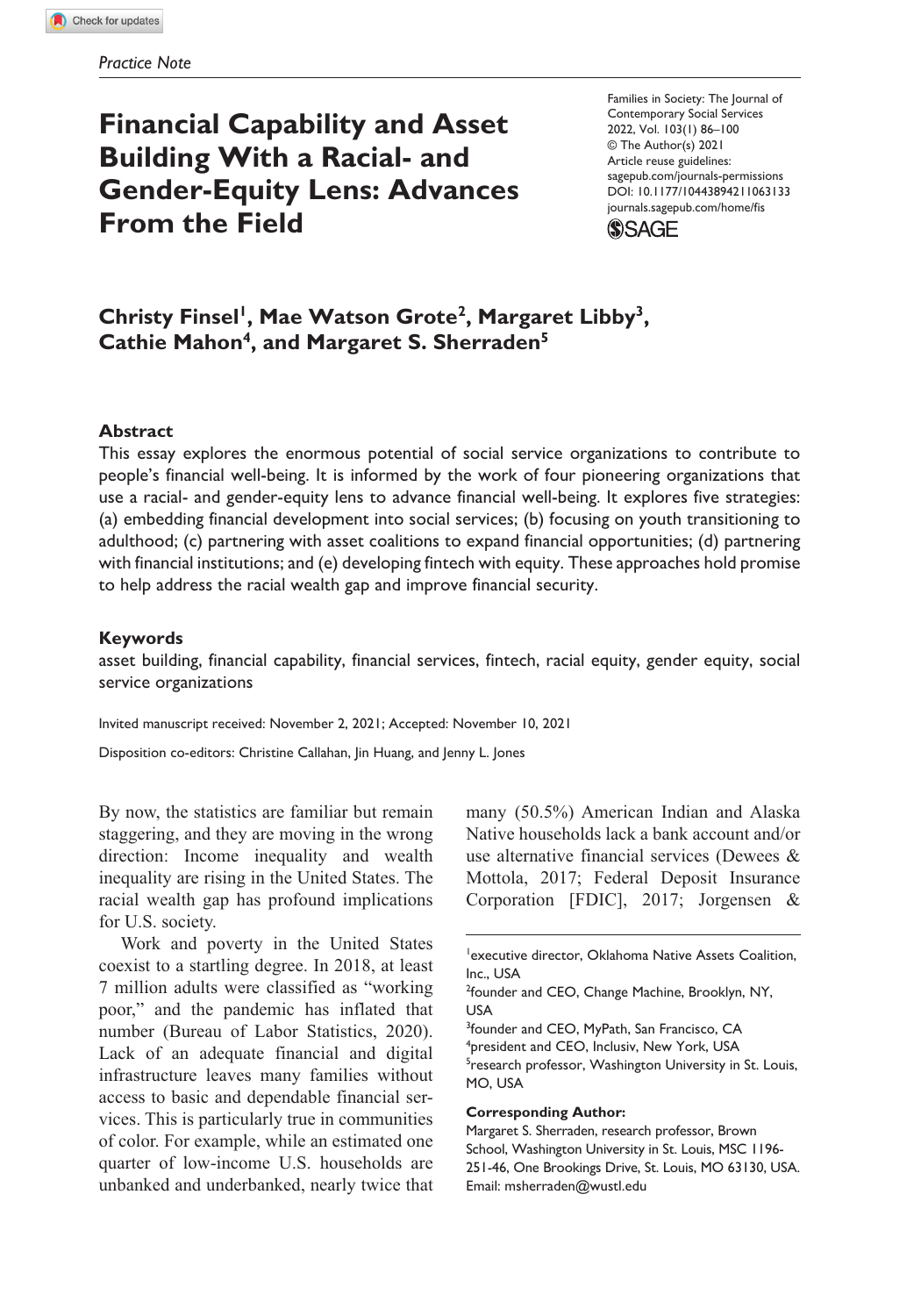Akee, 2017). Compared with white households, Black and Hispanic households are also more likely to be unbanked or unbanked and less likely to have an established credit history (FDIC, 2017). Similarly, young Americans are more likely than older adults to be underbanked and unbanked (FDIC, 2017).

As daily life becomes increasingly financialized, many in our society lack access and tools to participate in ways that improve their financial well-being. This is especially true among low-income and minoritized populations. To achieve stability and security, every family and young adult must have access to high-quality, low-cost financial services, along with the basic guidance and information needed to use them effectively (Sherraden et al., in press). But millions do not, and without those tools, financial stability and upward mobility remain challenging.

This essay explores the enormous potential of social service organizations—due to their large numbers and proximity to low- and moderate-income communities—to contribute to people's financial well-being. It is informed by the work of four pioneering organizations that use a racial- and gender-equity lens to advance financial well-being.

- The *Oklahoma Native Assets Coalition* (ONAC) is a Native-led nonprofit assetbuilding coalition that works with Native families to build their assets and develop more financial security and well-being. Established in Oklahoma, ONAC now serves Native communities throughout the United States.
- *MyPath* is a national nonprofit that designs models, builds partnerships, and advances policy so that BIPOC youth and young adults have the knowledge, tools, and confidence to get on a path to building wealth. It leverages technology, human relationships, and youth expertise to design and embed effective models in youth and young adult settings. With insights and data, alongside youth stories and advocacy, MyPath engages in systems change centered on the financial and

economic inclusion of youth. MyPath built its model on research evidence that youth financial capability and confidence can be improved. Since its founding, MyPath has reached over 25,000 BIPOC youth and young adults in 14 cities across the country.

- *Inclusiv* is a national Community Development Financial Institution (CDFI) and network of CDFIs and minority-led credit unions dedicated to promoting financial inclusion. Inclusiv raises and deploys capital, delivers technical assistance and training, and manages a national outcomes-driven financial-coaching program, connecting coaching clients with safe, and responsible credit union products and services. The Inclusiv network is composed of more than 400 community development credit unions in lowincome communities and communities of color. Founded and led by and for low-income communities and communities of color, these institutions are devoted to increasing racial and gender equity in the financial system.
- *Change Machine* builds financial security for low-income communities through people-powered technology. Since its founding in 2005, Change Machine has partnered with more than 6,000 practitioners around the country to transform how they work with people to achieve their financial goals.

We begin with an overview of historical and contemporary challenges and opportunities related to financial well-being. We then examine various contributions that social service organizations can make to building financial well-being in underserved communities. We conclude with thoughts about next steps.

# **The Long View: Historical Challenges and Contemporary Prospects**

The human capital and assets of minoritized groups built the economy and society of the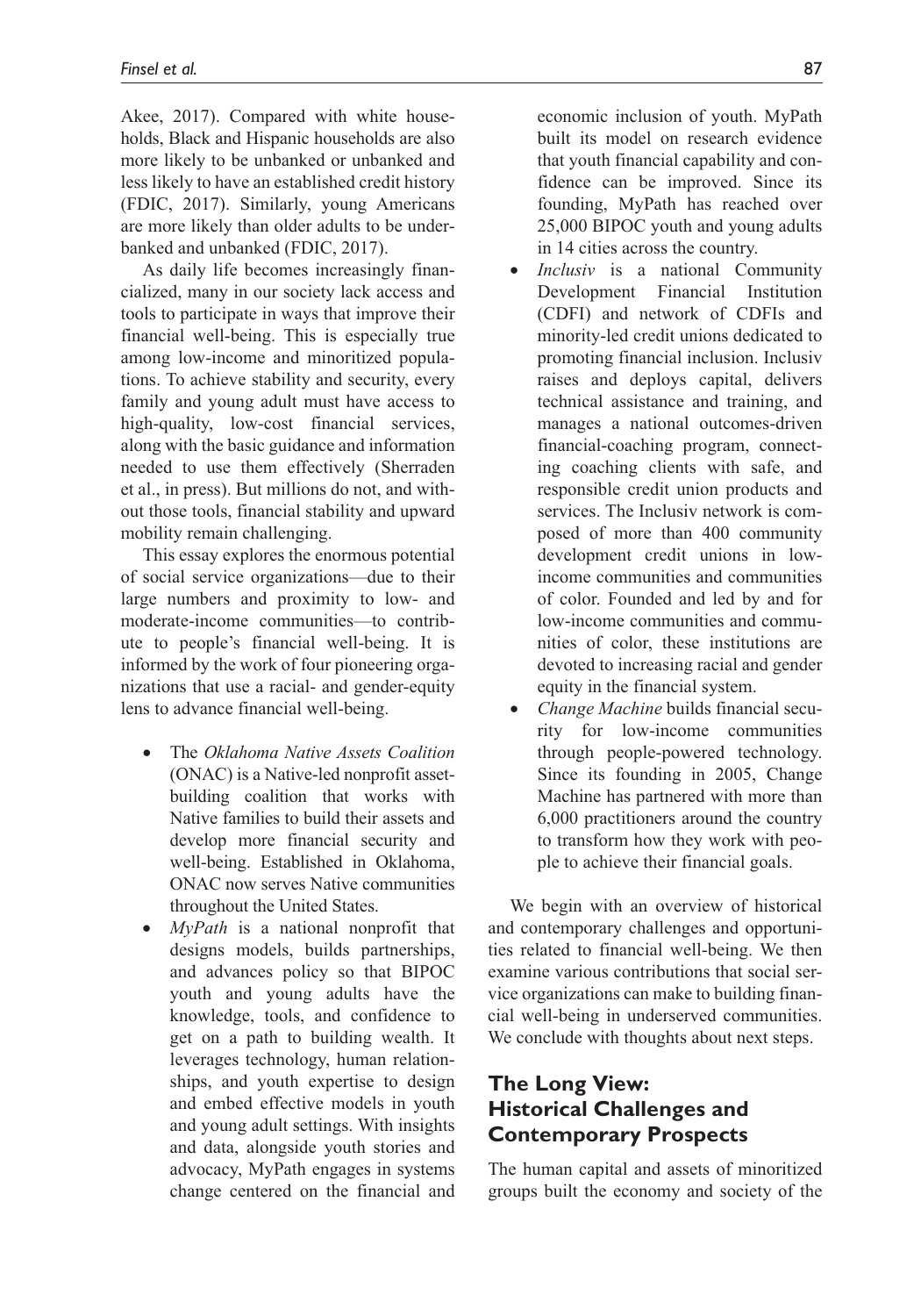United States from its inception. European Americans forcibly and violently removed Native peoples, appropriating their ancestral lands and natural resources (First Nations Development Institute, 2009; Guedel & Colbert, 2016). The forced labor and oppression of enslaved people from Africa transformed the new nation into a world economic power (Baptist, 2014). Since then, policies and practices have permitted the legal, illegal, and extralegal seizure of the assets of Native Americans, African Americans, Latinx and Asian Americans, and women of all ethnic identities (Lui et al., 2006). Among the many examples of such seizures are the millions of dollars lost by African Americans in the failure of the Freedman's Bank (Baradaran, 2017; Fergus & Shanks, this issue), by Native peoples through the long-term federal mismanagement of Indian trust assets (Echohawk,  $n.d.$ ),<sup>1</sup> by Latinx people who lost millions of acres of land (Rendón, 1971), and by women deprived of inheritances through unfair laws and practices (Goldin, 1990). Asset stripping has also taken the form of illegal land seizures (Carrigan & Webb, 2015; Villazor, 2010), as well as other legal and extralegal means (Sherraden et al., 2018).

Today, exclusionary policies shored up by institutionalized racism continue to strip resources, preventing the economic stability and security of low-income and minoritized populations. Housing, tax, and criminal justice policies, for instance, deprive people of color from the benefits enjoyed by whites (Alexander, 2010; Rothstein, 2017; Steuerle, 2016). Although the clearest path to building and transferring household wealth in the United States has been homeownership, years of redlining and discriminatory housing policies placed that goal out of reach for millions of Black, Latinx, and Native American households (Rothstein, 2017). As a result, the racial wealth gap continues to widen, and lack of access to safe financial services has been a critical factor in limiting the ability of Black, Latinx, and Native American consumers to build assets.

This history has resulted in widespread distrust of financial institutions among those who have borne the burden of oppressive treatment and inequitable policies. Research suggests that low trust among low- and very-low-income consumers toward financial institutions results from a history of limited direct personal connection or engagement with these institutions. People fear their banks are seeking to make money from them rather than deliver quality service. Locally owned community credit unions have to work hard to overcome those concerns and build trust that responsible financial institutions do better when consumers succeed with their products (National Federation of Community Development Credit Unions, 2015). MyPath and ONAC staff observe that young people often adopt their parents' distrust of financial institutions and financial practices. Moreover, young adults' direct and indirect experiences with "banking while Black" (Flitter, 2020) further feed distrust of financial institutions. Unfortunately, distrust, a result of historical mistreatment by various public and private organizations (Guedel & Colbert, 2016; National Congress of American Indians, 2020; U.S. Commission on Civil Rights, 2018) is a major barrier to improving financial well-being.

Low levels of trust have been further fueled by the influx of predatory financial services delivering credit products that trap lowincome consumers in endless debt cycles (Martinchek & Carther, 2021; National Federation of Community Development Credit Unions, 2015). Many consumers reject complex products and digital tools because they do not trust that they will have sufficient information to use the offerings safely and effectively, and they do not trust that the terms and conditions of the offerings are sufficiently transparent (National Federation of Community Development Credit Unions, 2015).

The events of 2020 and 2021 have exposed unambiguously the depth of financial insecurity and racial inequality. Massive social movements and political mobilization followed the stark exposure of state violence against African Americans, American Indians, Asian Americans, Pacific Islanders, Latinx people, and other communities, and the uneven impact of the COVID-19 pandemic on those communities (F. Edwards et al., 2019;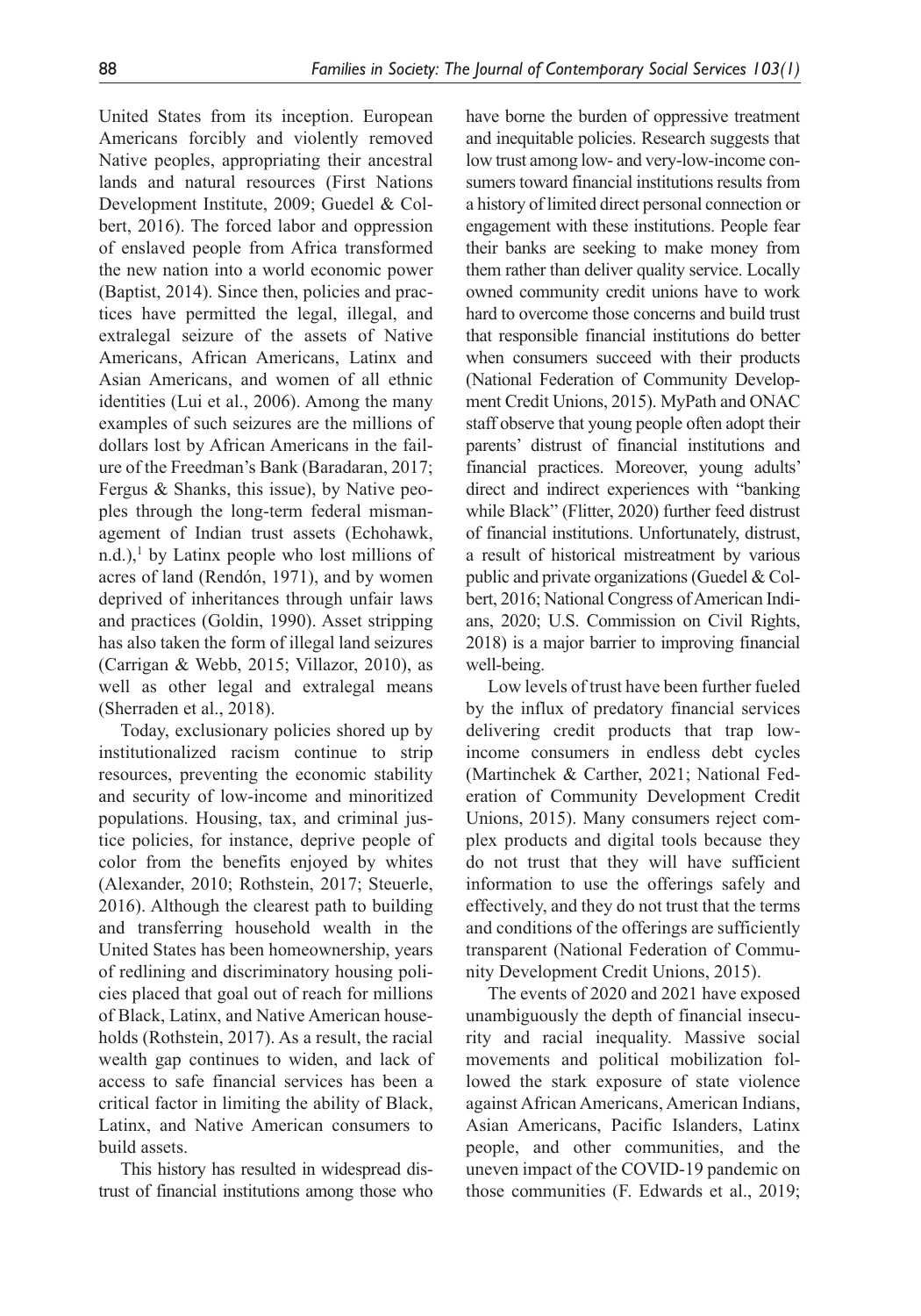Hansen, 2017). These events also have indicated the structural changes required to advance financial and economic equity.

Large federal and state public-policy proposals aim to expand economic and social infrastructure and boost human rights (White House, 2021). Although some policies have reinforced structural inequality (such as the Paycheck Protection Program in the first stimulus law [Liu & Parilla, 2020]), other efforts such as the second stimulus bill, serious discussions of reparations in more than 15 cities,<sup>2</sup> proposals for baby bonds (Cassidy et al., 2019), guaranteed income pilots in a growing number of cities ([https://www.may](https://www.mayorsforagi.org/)[orsforagi.org/\)](https://www.mayorsforagi.org/), and other efforts aim to narrow the racial wealth gap. Philanthropic organizations, such as the Bush Foundation, will select two steward organizations to hold \$100 million in community-trust funds for Black and Native communities in South Dakota, North Dakota, and Minnesota.<sup>3</sup> These developments are only a beginning. Improving financial security requires participation from all sectors of society, including the social services.

# **Financial Security and Racial Equity: The Roles of Social Service Organizations**

Social service organizations have important roles in improving financial security among low-income and minoritized populations. Across the social services, poverty is commonplace, and social service organizations provide resources and support to millions in financial hardship. Often, however, social service organizations must adopt workarounds to address financial problems. For example, during the pandemic, ONAC changed intake procedures to allow for ONAC staff to accept application information from clients by phone when clients had older devices or no internet service and could not otherwise complete the online applications. Several ONAC partner agencies met with rural Native families on their porches to assist with obtaining emergency cash assistance.

This essay presents a multilayered approach—actions at micro, mezzo, and macro levels—to improve the ability of social service organizations to advance the financial well-being of clients who are black, Indigenous, or people of color (BIPOC). We discuss how social service organizations can embed financial development into social services, begin young by offering youth an on-ramp to mainstream financial services, join assetbuilding coalitions, partner with financial service institutions, and contribute to financial technology (fintech) and other financial service innovations. We draw on the data and insights of such endeavors to advance related policy and systems-change efforts.

# *Embed Financial Development Into the Social Services*

What better way to advance financial wellbeing than by utilizing the existing social service infrastructure across the country? By embedding financial development strategies into the existing fabric of robust social-service infrastructure across the country, financial security and well-being can be scaled while facilitating the important work and outcomes of partner organizations.4

Given the barriers people face to achieving their financial goals and building the lives they want, delivering financial development services to those most in need is challenging but essential. As a model for enhancing the lives of working poor Americans and lowincome communities, financial development strategies can improve savings and credit while decreasing debt levels (Theodos et al., 2018). How can the field start developing financial security for people when they are young? How can it achieve scale while equitably advancing the financial well-being of those most in need?

Financial insecurity is a foundational issue that afflicts young people, BIPOC, older adults, and single working mothers alike. Administrators who recognize this can embed financial development strategies within their social service organizations. Rather than lay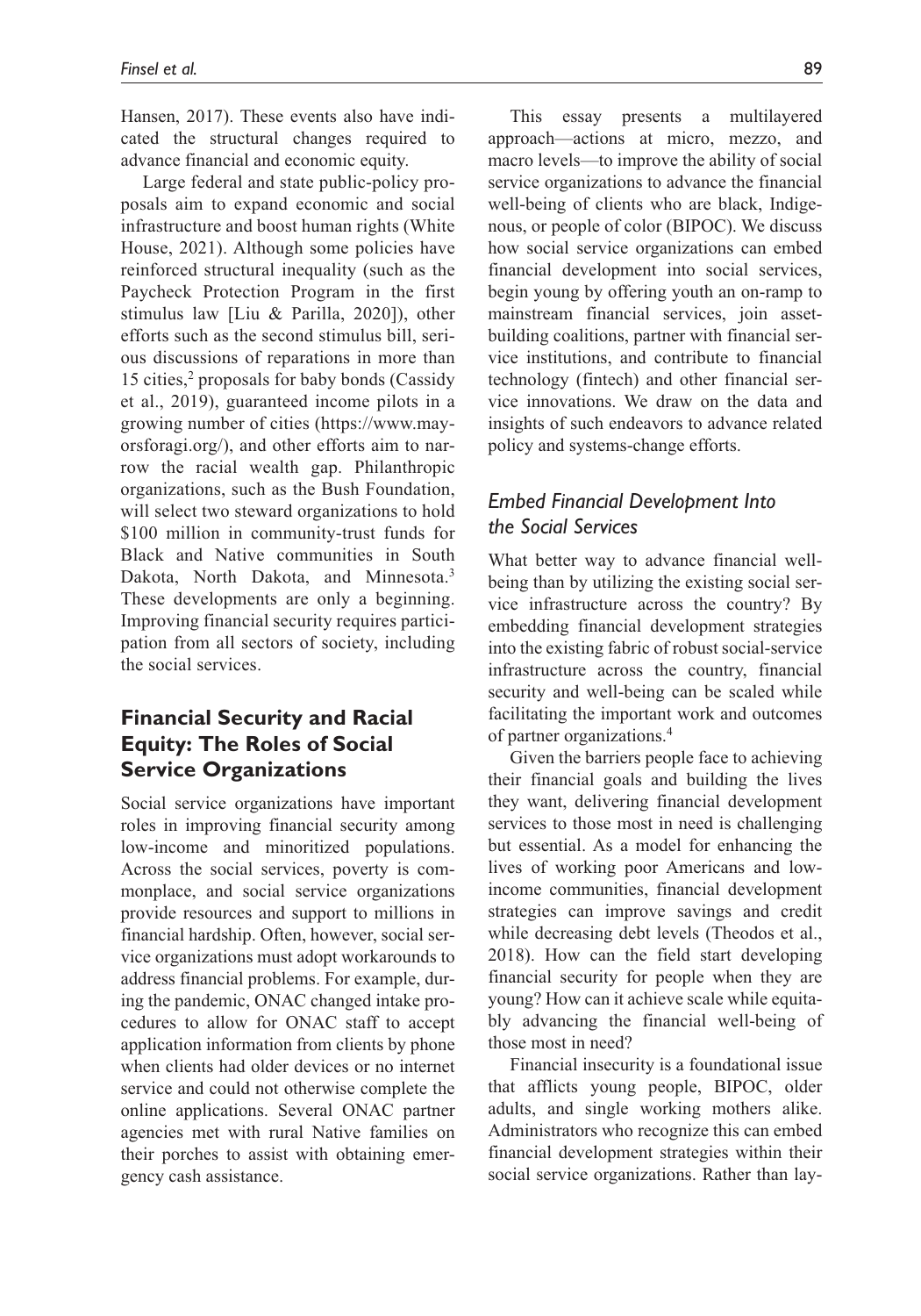ering such strategies atop organizations' existing services, administrators can integrate them into their very models with the understanding that the success of the respective missions of social service organizations is in fact codependent.

Social service models running the gamut from workforce development to domestic violence protection to targeted services for young adults. Embedding financial development into existing services offers the flexibility to constantly shape and refine approaches according to the needs of clients, organizations, and communities. Embedding builds upon the invaluable expertise and knowledge of social service organizations, helping them demystify financial well-being. Empirical data show that incorporating financial development into the fabric of the social service mission addresses customers' needs holistically and enhances outcomes. A recent report of the U.S. Department of Health and Human Services concluded that, across the past 15 years, "a growing body of evidence finds that financial capability programs and services may have some positive effects on the financial well-being of participants" (Treskon et al., 2021, p. 24).

Crucial to the strategy of embedding financial development is that it improves the outcomes of partner organizations and builds on their success. Embedding leverages the knowledge of social service organizations that have built up years of trust among the populations they serve and know well.

Implementing capacity-building programs requires a deep, nuanced understanding of what financial security means to different populations and of what steps are appropriate for improving their financial security (The Financial Clinic, 2011, p. 2). With clients' needs in mind, financial development services can be integrated into delivery models of partner organizations, thereby simplifying processes for frontline staff and making their work easier. Such integration requires shared metrics and meaningful information exchange so that organizations can continually evaluate their work across fields and refine their efforts.

Moreover, successful embedding requires seamlessly integrating new financial development services into partner organizations' own programming. The success of those services depends on how well they are embedded, from streamlining workflows to maximizing natural points of integration. A key to success is to fully integrate the curriculum, delivery, and referral processes of financial development services into an organization's existing services. In one study, for example, workforce programs that integrate financial development strategies into core services, for example, had higher rates of job placement, full-time employment, and job retention than did those without financial services (Corporation for a Skilled Workforce & The Financial Clinic, 2017). Similarly, building in financial development strategies and tools, such as education, bank accounts, and productive credit, can maximize clients' income and demonstrate the positive effects of integration (Loke et al., 2015).

Increasingly, the line between financial services and social services is blurred. For example, ONAC sponsors various financial account opening events for tribal citizens. Prior to the pandemic, the events were held in group settings, such as at tribal offices and community centers. During the COVID-19 lockdowns, ONAC embedded connections to fintech into its programs. This includes providing online program applications for children's savings accounts and emergency savings accounts, instead of the paper applications ONAC previously collected for its programs at in-person events. It also includes electronic links to register for virtual one-onone financial coaching by phone or teleconference, complete state 529 college savings plan applications, as a step of ONAC providing seed funding for children's savings accounts, lists of Bank On-certified accounts for the unbanked,<sup>5</sup> and the IRS nonfiler portal to help individuals claim federal stimulus and Child Tax Credit payments. In addition, to reduce digital access barriers, ONAC staff offered emergency cash assistance by automated clearing house transfers (i.e., ACH transfers) or check, sometimes contacting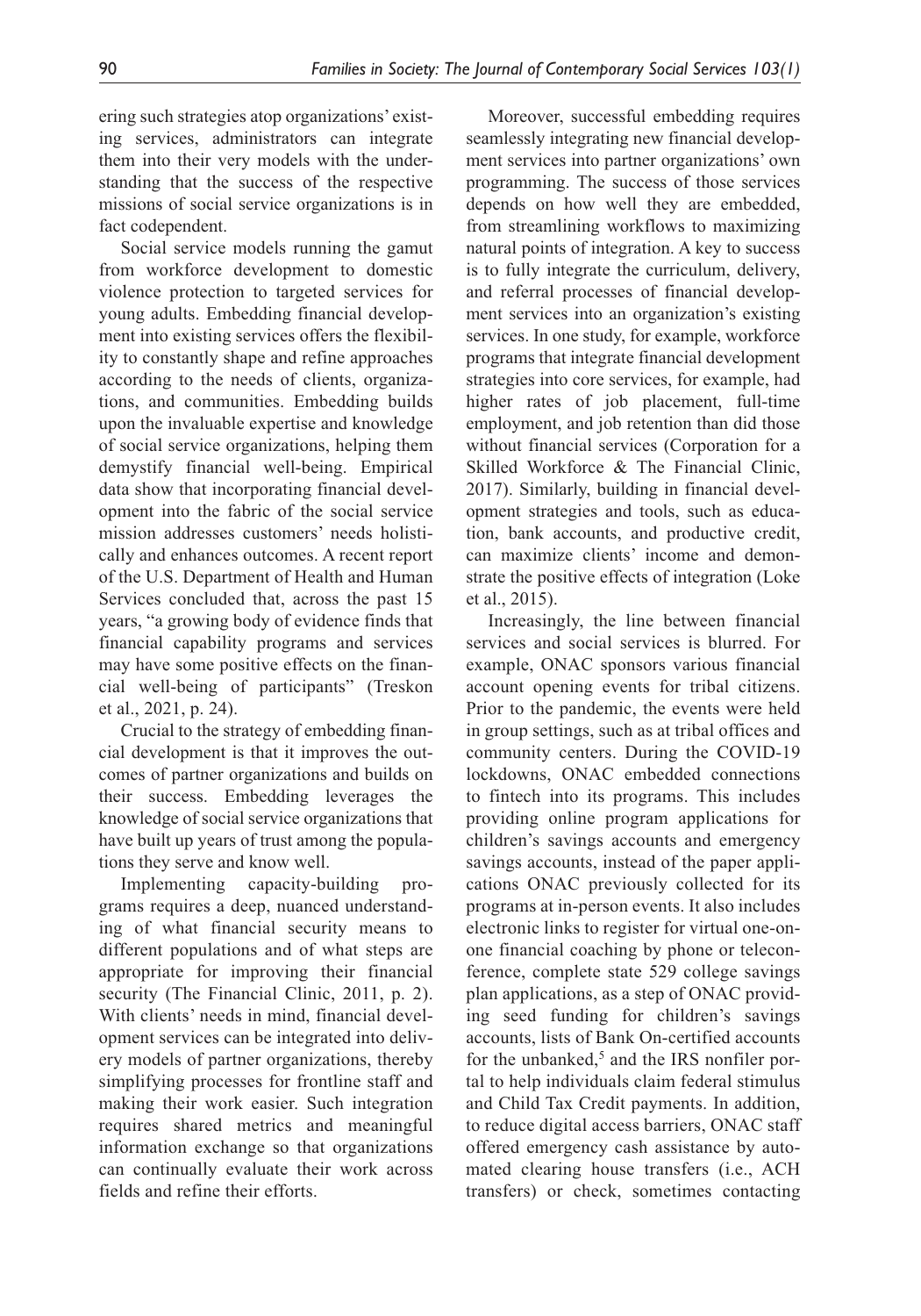applicants by phone and entering information manually for applicants who lacked access to complete an online application. Tribal outreach partners even traveled to the homes of tribal citizens and spoke with them through screen doors to help them access these financial services. Similarly, Inclusiv worked with its network of community development credit unions to fast-forward the implementation of mobile banking tools designed for low-income consumers. Inclusiv also provided a guide for their some members on how to move processes online or through video meeting platforms. In addition, Inclusiv published a guide on how grassroots credit unions could open accounts remotely to help community members become "banked" and receive stimulus payments in a more timely fashion.

Financial coaching is another successful approach. The effectiveness of integrating financial coaching into social service organizations has been demonstrated in a randomized, controlled trial commissioned by the Consumer Financial Protection Bureau. Evidence from that study showed that financial coaching had a meaningful impact on the well-being of New York and Florida residents (Theodos et al., 2018; also see Inclusiv, 2019). Across the social services, financial coaching and counseling are the connective tissue, supporting individuals and families as they navigate a variety of challenges, whether it is helping clients in the banking system or selecting the right financial products and plans to help them build assets.

Financial coaching and counseling lend a multiplier effect if embedded at scale. By streamlining and democratizing financial well-being, systems and services that address poverty can be more effective across the board. Countless human-service professionals already addressing poverty on the front lines. What would it mean to partner with them to support consumers to succeed in the banking system? What would it mean to support consumers with the right financial products, as well as long-term plans to build credit, increase savings, leverage savings for asset purchases, and grow wealth?

Bringing financial security to working Americans and vulnerable populations across the country requires efficiency, accessibility, and long-term impact. As a field-wide strategy, embedding is designed to ensure maximum impact. The promise of embedding financial development is to scale the impact of the field by building partnerships with humanservice organizations, understanding the needs of those organizations, and advancing a framework that helps them accelerate mission. Leveraging the expertise of case managers, advocates, and counselors, along with financial development can achieve systemslevel change.

#### *Begin Young: The Right to Finance*

The United States has enacted bold policies to address poverty and hunger in certain populations. Head Start, the Supplemental Nutrition Assistance Program (SNAP, commonly known as food stamps), and Social Security are major examples of such efforts. Policy makers have not made the same kind of investments in youth and young adults, especially BIPOC youth (Bird, 2020). Across the nation, too many young people from low-income families grow up without a visible on-ramp to mainstream financial services. The long-standing misalignment of the legal working age (15 or 16 years) and the legal banking age (18 years) deprives many youth living in poverty of access to banking. This misalignment means that youth without a parent or guardian to serve as account custodian are relegated to costly predatory outlets. Youth in the foster care system, children of undocumented parents, and unbanked or underbanked young parents are some of those shut out of the financial mainstream. Too many youth begin their work life using check cashers and end up relying on nonbank high-cost alternative financial services for their adult lives (FDIC, 2009, 2017).

The transition to adulthood is a key inflection point, and targeted investments at that point could change the trajectory for youth, preventing many physical, mental, and material challenges in adulthood. For example, starting early could avoid credit problems,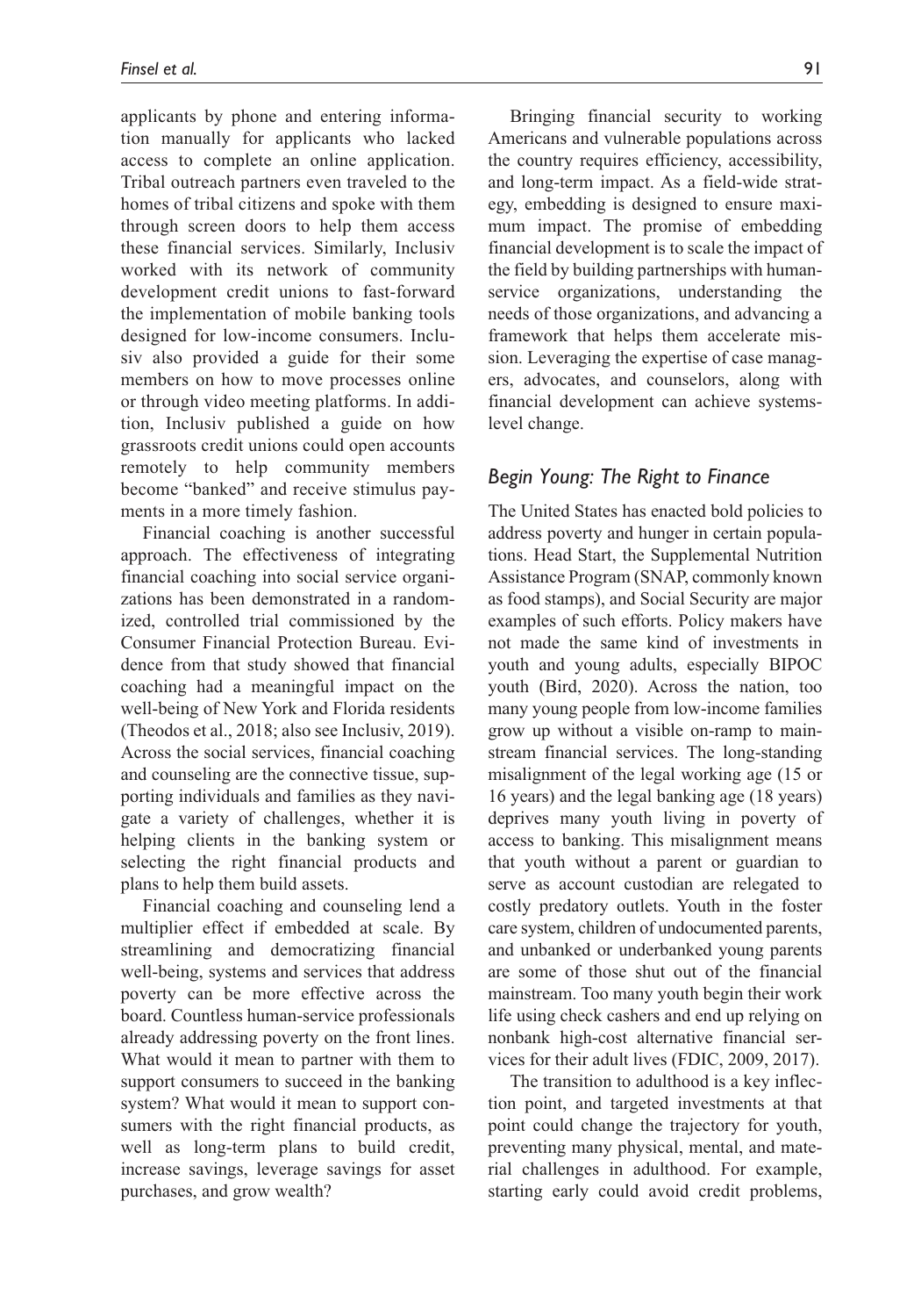major debt, the use of costly, often-risky alternative financial services, and other challenges.

Research finds that high-quality accounts, saving supports, and credit building are powerful tools. They have demonstrated positive impacts on the financial security and financial confidence of youth, as well as on their mindset about the future (Loke et al., 2015, 2016). In particular, MyPath has found these supports to be effective when integrated into youth employment and workforce program settings. However, the findings also indicate that the wages earned by youth are not sufficient to provide a way out of poverty.

To address structural barriers to closing the racial wealth gap and moving BIPOC young people out of poverty, MyPath supported Youth POWER, a small team of BIPOC young-adult leaders, in building a Youth Economic Bill of Rights (MyPath, 2021). It identifies economic challenges faced by BIPOC youth and proposes a set of solutions to address them, reimagining what our country would do if it truly wanted to close the racial wealth gap and provide an economic foothold for youth whose families and communities have been economically excluded.

Starting early to build a strong financial foundation could help youth move out of poverty toward financial and economic security and mobility. Using the Economic Bill of Rights, MyPath and Youth POWER engage key stakeholders and policymakers to advance youth economic inclusion and to ensure that BIPOC youth and young adults hold seats at decision-making tables. Only in this way will youth voices be heard and influence policymaking that impacts their lives.

# *Join Asset Coalitions: Intermediaries for Improving Financial Security*

Social service organizations do not have to do this work alone. They can join asset coalitions, which take up financial challenges, provide resources and services, and promote policy change. They assist with networking, training, technical assistance, research, asset-building program administration, and resources for low-income and low-asset communities. Moreover, asset coalitions often collaborate with larger intermediaries—such as Credit Builders Alliance, the Cities for Financial Empowerment Fund, Operation Hope, NeighborWorks America, the Local Initiatives Support Corporation, ONAC, and the First Nations Development Institute—to provide resources for social service organizations engaged in improving people's financial security.

There are an estimated 80 asset coalitions in the United States, and although they share an overall purpose, they differ in specific activities (Prosperity Now, 2018). ONAC, for example, directly administers asset-building programs, provides training to other providers, and supports others to develop assetbuilding programs. It directly offers children's savings accounts, emergency savings accounts, incentive deposits for new bank accounts, financial coaching, emergency cash assistance, and down-payment assistance (ONAC, n.d.-a, n.d.-b). ONAC also provides culturally relevant train-the-trainer workshops for Native financial educators (ONAC, n.d.-b). As an intermediary funder, ONAC funds tribes and other Native-led nonprofits to provide child savings initiatives, Child Tax Credit outreach, and Volunteer Income Tax Assistance (VITA) programs (ONAC, n.d.-b). In addition, ONAC administers two national networks—the Native Bank On ONAC Network, to increase banking access, and the Native EITC/VITA Network (ONAC, n.d.-a, n.d.-b)—that facilitate Native clients' use of tax credits, including the Earned Income Tax Credit and the Child Tax Credit.

Asset coalitions also conduct research that can help social service organizations develop priorities, design programs, and obtain funding. For instance, ONAC has conducted research on savings initiatives (Finsel, 2020), gender and the racial wealth gap (Scott, 2020), and VITA during the COVID-19 pandemic (Schramm, 2020). It publishes resource materials on managing 529 college savings accounts (ONAC, 2019), designing remote financial education (ONAC, 2020a), supporting Native women entrepreneurship (ONAC, 2021a), expanding banking access through the *Get*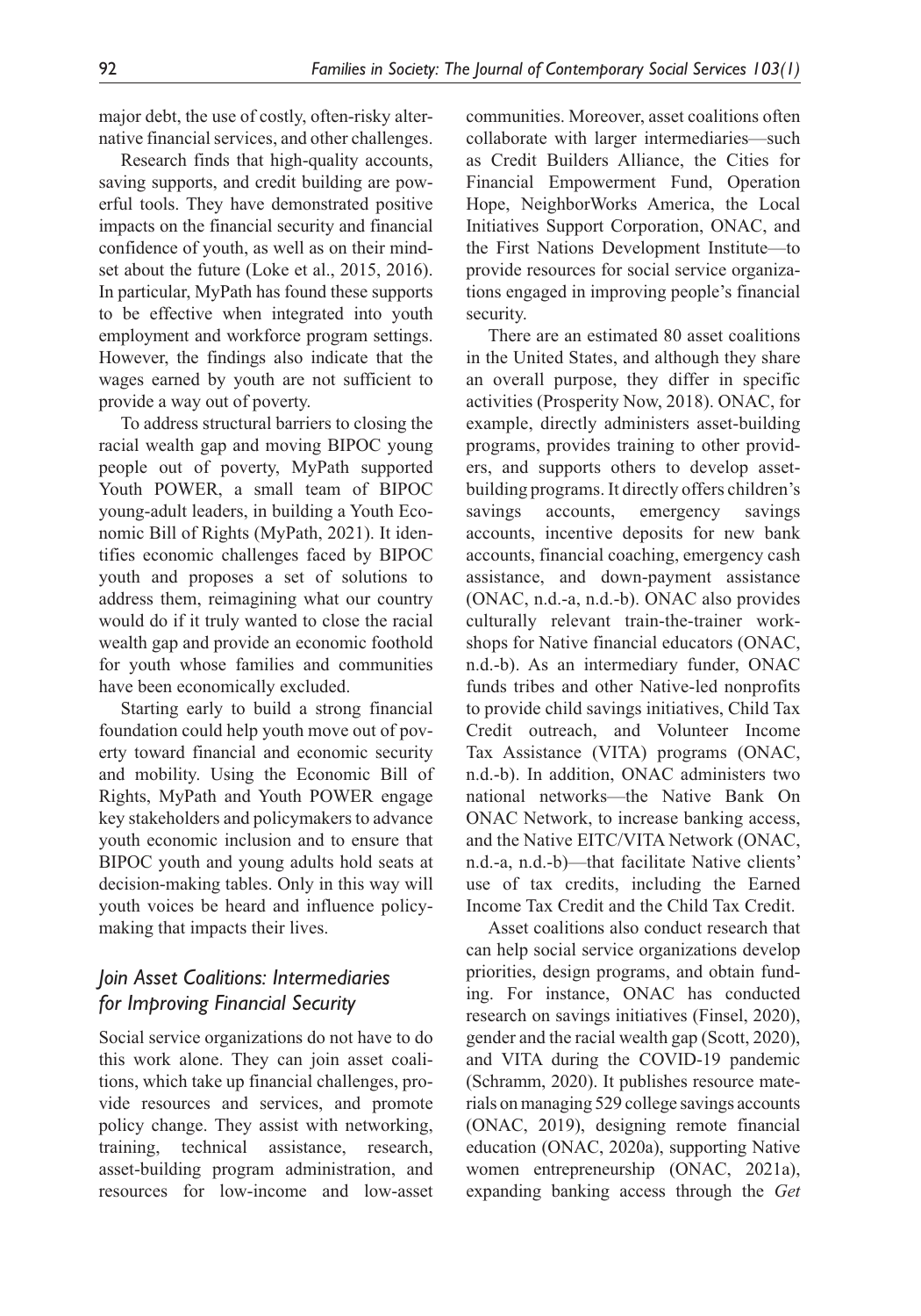*Banked Indian Country* initiative (ONAC, 2021b), and claiming Child Tax Credit payments (ONAC, 2021c). It also publishes reports on administering asset-building programs such as those for children's savings accounts (Finsel, 2021), emergency savings accounts (K. Edwards & Finsel, 2021), and emergency-cash assistance during the pandemic (Wagner & Finsel, 2021).

#### *Partner With Financial Institutions*

The modern-day community development credit union movement grew out of the need to address systemic capital gaps in BIPOC communities through the formation of financial cooperatives that pool savings and redeploy the assets as loans. But for decades, they lacked the size, capital, and capacity to deliver home mortgages to all who needed them. As the movement and institutional capacity of community development credit unions has grown, so has their ability to design and deliver homeownership and small business opportunities in their communities.

Social service organizations can partner with financial institutions, such as (CDFIs), credit unions, and community banks, to develop financial products and avenues for inclusion. Organized and led by community leaders dedicated to filling capital gaps and addressing systemic barriers to the financial mainstream, CDFIs, and community credit unions can be ideal partners for social service organizations.

These alliances focus on connecting financial coaching and counseling with the types of products and services that build financial stability and security in households. The offerings include safe accounts (with low and transparent fees), savings accounts, and a variety of loans (e.g., for transportation, microenterprise, small business, home buying, home repair, and energy efficiency upgrades). Loans for credit building and repair offer ways to refinance high-cost debt. Such partnerships can nurture productive, lifelong relationships between financial institutions and low-income families, especially youth in those families (Libby et al., 2015). Inclusiv and its partner, Neighborhood Trust Financial Partners, built a financial coaching program, Pathways to Financial Empowerment, which enables financial coaches to integrate their recommendations on responsible and affordable financial products and services offered by credit unions.

Community development credit unions provide a platform and support for financial counseling and coaching. In Atlanta, three of these unions joined Inclusiv to launch the On the Rise Center, delivering both group-based financial advising and one-on-one financial coaching sessions to residents on Atlanta's West Side (Capelouto, 2020). Coaches deliver overall financial education and then meet one-on-one with coaching clients to set both long-term goals and immediate "Take Action Today" steps. Through the steps, clients work toward their financial goals. Residents can open accounts at the credit union, build and repair their credit, and in some cases, complete homeownership counseling to qualify for homeownership. On the Rise Financial Center works in partnership with Clark Atlanta University's School of Social Work to engage the school's students by offering them experience in counseling and coaching as part of their work-study activities ("New internship program for social work students at Clark Atlanta University," 2018).

All social service organizations can use the resources of the Consumer Financial Protection Bureau to inform their work and help their clients. The Bureau is charged with making consumer financial markets work for consumers; protecting them from unfair, deceptive' or abusive practices; and arming people with the information, steps, and tools that they need to make smart financial decisions (Consumer Financial Protection Bureau, n.d.-a). "Your Money, Your Goals" is a financial empowerment resource that social service organizations can use with clients (Consumer Financial Protection Bureau, n.d.-b). When human-service professionals observe exploitative practices by financial firms, they can report them to the Bureau, which has the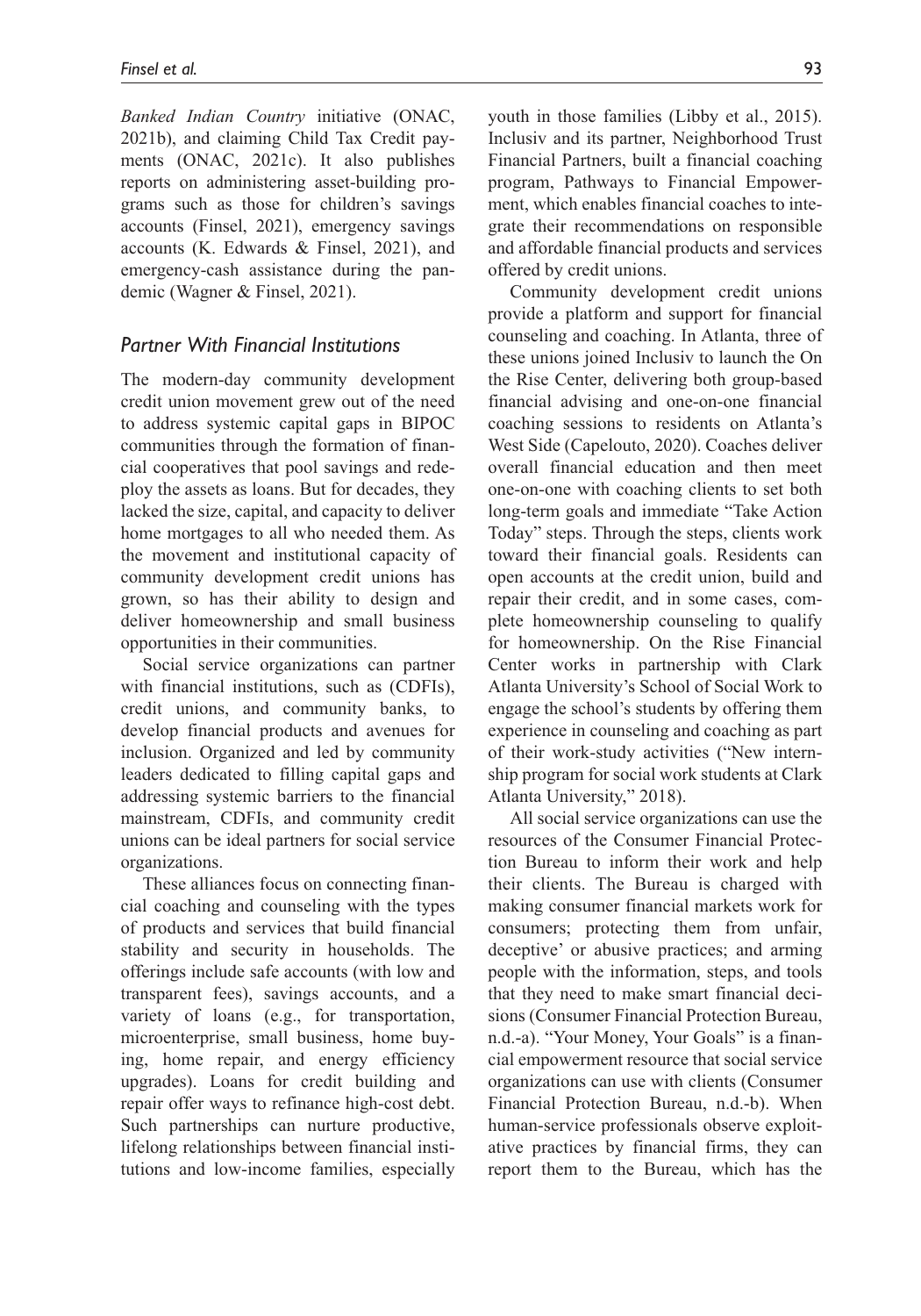power to impose fines (Consumer Financial Protection Bureau, n.d.-c).

Social service organizations can also support regulatory policies to advance financial inclusion. For example, they can promote inclusion of youth by supporting the creation of universal, noncustodial starter accounts (for savings and transactions) with features and enrollment processes that are youth friendly. For example, Excite Credit Union in San Jose, California, adopted MyPath's youth-friendly account standards. Today, it partners with MyPath and the County of Santa Clara, California, to provide financial mentoring to emancipating foster youth who receive guaranteed income payments from the county. In some circumstances, the processes of complying with the Community Reinvestment Act (specifically, with a requirement that banks meet the credit needs of communities in which they do business) can be leveraged to promote community development and financial inclusion goals (Board of Governors of the Federal Reserve System, 2021). In some cases, banks have invested in supportive services that link financial access to youth employment and foster youth programs and to other youth services.

### *Realize the Promise (and Avoid the Pitfalls) of FinTech*

With its rapid rise over the past decade, fintech has already transformed the banking and financial services industries. From consumer financial services to mobile payments, fintech is now ubiquitous. Fintech offers those in the social services an additional strategy for reaching the underserved and for achieving scale. Just as financial insecurity is the connective tissue across social service models, so technology unites social service fields and the populations they serve. Organizations are increasingly reliant on digital technologies to interact with the communities they serve, such as through virtual counseling and financial coaching. Likewise, most Americans depend on internet access and various forms of mobile technology; the pandemic has only pushed the country further toward a digital, cashless economy (Allam, 2020).

With fintech, there is a unique opportunity to facilitate financial security and improve financial well-being among low-income and minoritized populations. It can prevent oftencostly workarounds that social service organizations currently may have to use (e.g., manual data entry), though there must be access to internet services and computers or other devices. Fintech has potential to lower rates on loans and decrease punitive fees while also providing tools to normalize metrics, track developments, and monitor success rates. It can reach the underbanked and unbanked, offer access to safe accounts, improve access to credit, and provide ease and convenience to consumers. Fintech can facilitate access to safe accounts, digital banking tools, and access to fast, easy, and convenient credit. For example, linking a work permit with bank account enrollment could facilitate financial access for minors before they get a job because the data required for the work permit are the same as the data needed for account opening (and know your customer [KYC]). In other words, there is a very real opportunity to shape the development, distribution, and outcomes of new products and platforms in ways that benefit the underserved.

Although the possibilities of fintech are endless, and the promise of expanded access and opportunity very real, fintech must be designed for equity (Grote, 2020). This transition must be managed with conditions and financial requirements of low-income and minoritized populations in mind. If it is not, the transition could worsen financial insecurity. The proliferation of predatory lending and banking processes online can sink individuals and families into debt. The lack of regulation, oversight, and consumer protections are cause for concern, especially in lowincome communities that are vulnerable to exploitation. Data privacy is another red flag and a potential barrier to ensuring trust among communities (Change Machine, 2021). Language access, digital access, identification requirements, and algorithmic bias also challenge the equity of fintech.

American Indian and Alaska Native communities offer windows into fintech's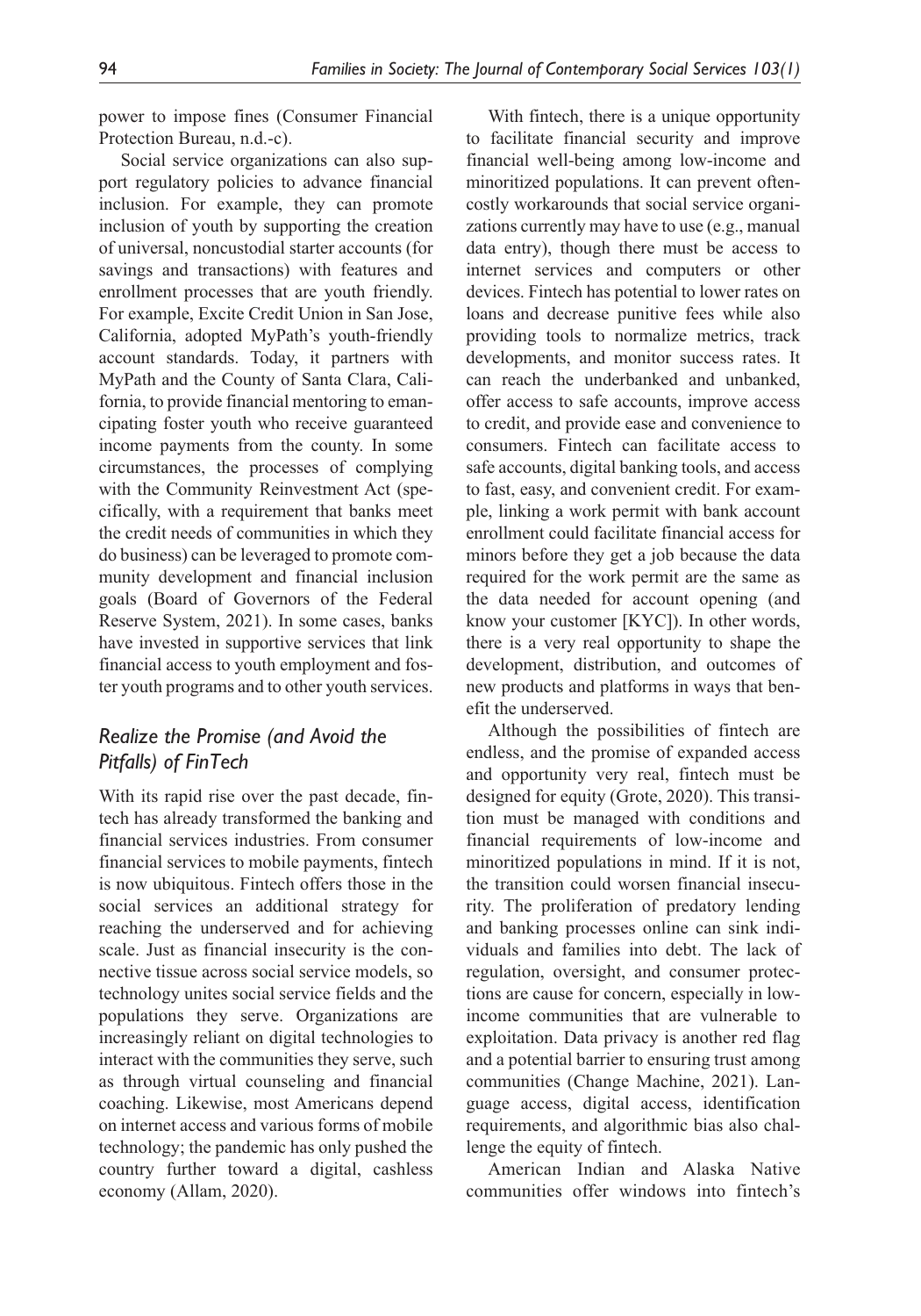limitations. Many members of these communities lack access to broadband, home internet services, and affordable devices. Many, especially tribal elders, are uncomfortable with fintech and worry that it involves scams. It is important, therefore, to offer options to talk face-to-face with a banker (instead of using online banking), to use 529 savings program account paper applications, make deposits by mail for children's savings accounts held through 529 programs, and offer devices for families to claim their Child Tax Credit payments through nonfiler tax portals, such as GetCTC.org. Recent legislation discounts the cost of home internet services and devices for very low-income families; these measures can help (Federal Communications Commission, 2021), but the costs still remain prohibitive for many.

It is paramount that the financial security and social service fields work together to ensure that fintech addresses the needs of underserved communities. In 2018, Nonprofit Leaders in Financial Technology (nLIFT), a coalition of organizations, outlined a manifesto articulating a vision of nonprofit leadership in the fintech field (Nonprofit Leaders in Financial Technology [nLIFT] & Aspen Institute, 2018). The manifesto proposed "mission-driven fintech" to promote financial security in low- and moderate-income households (Nonprofit Leaders in Financial Technology, 2018, p. 12).

There are several successful examples of partnerships between nonprofits and fintech developers. One example cited by the nLIFT manifesto is Mission Asset Fund, a San Francisco-based nonprofit that helps low-income and immigrant households pay debt and build credit through low-interest loans. It developed lending circles across the country, delivering zero-interest loans to unbanked and underbanked households. This allowed Mission Asset Fund to respond quickly when the Trump administration terminated the Deferred Action for Childhood Arrivals program in 2017. Delivering much-needed loans, it disbursed over \$4 million to more than 10,000 young immigrants nationwide in 1 month

(nLIFT & Aspen Institute, 2018, p. 14). In 2016, Change Machine successfully launched WorkBOOST NYC to embed financial security strategies into the city's existing socialservice delivery model. Through this municipal-nonprofit partnership focused on integrating curriculum and referral processes of financial security services into organizations' own service, program participants "saw improved job placement after working with a financial coach and were more likely to stay in their job" (Change Machine, 2019, p. 17).

Limitations in fintech can be solved by integrating the principles of mission-driven work. As they possess knowledge of the barriers faced by low-income communities, social-service and financial-security leaders can spearhead fintech development and leverage their direct experience with the financially underserved. Social services can link the populations they serve with trustworthy fintech, facilitate trust among the populations they serve, and ensure that fintech tools are being used effectively and appropriately. A 2020 Urban Institute report addressed the potential for partnerships between nonprofits and fintech companies, concluding that "participating nonprofits gained valuable knowledge about the potential benefits of fintech overall for their clients, as well as insights on how to match products to the needs and preferences of their clients" (Bogle et al., 2020, p. 2). Similarly, during the coronavirus pandemic, Change Machine introduced a recommendation engine on its platform. The engine equips social service practitioners to confidently vet and connect their customers with trustworthy fintech products and services. As part of the recommendation process, customers are informed about how fintech companies might collect, use, and store their information, as well as about how their data are protected.

Together, social-service and financialsecurity leaders can translate the knowledge of the field into design principles and practices for fintech. This can enable the social services to achieve better outcomes—tools to maximize financial well-being at scale. In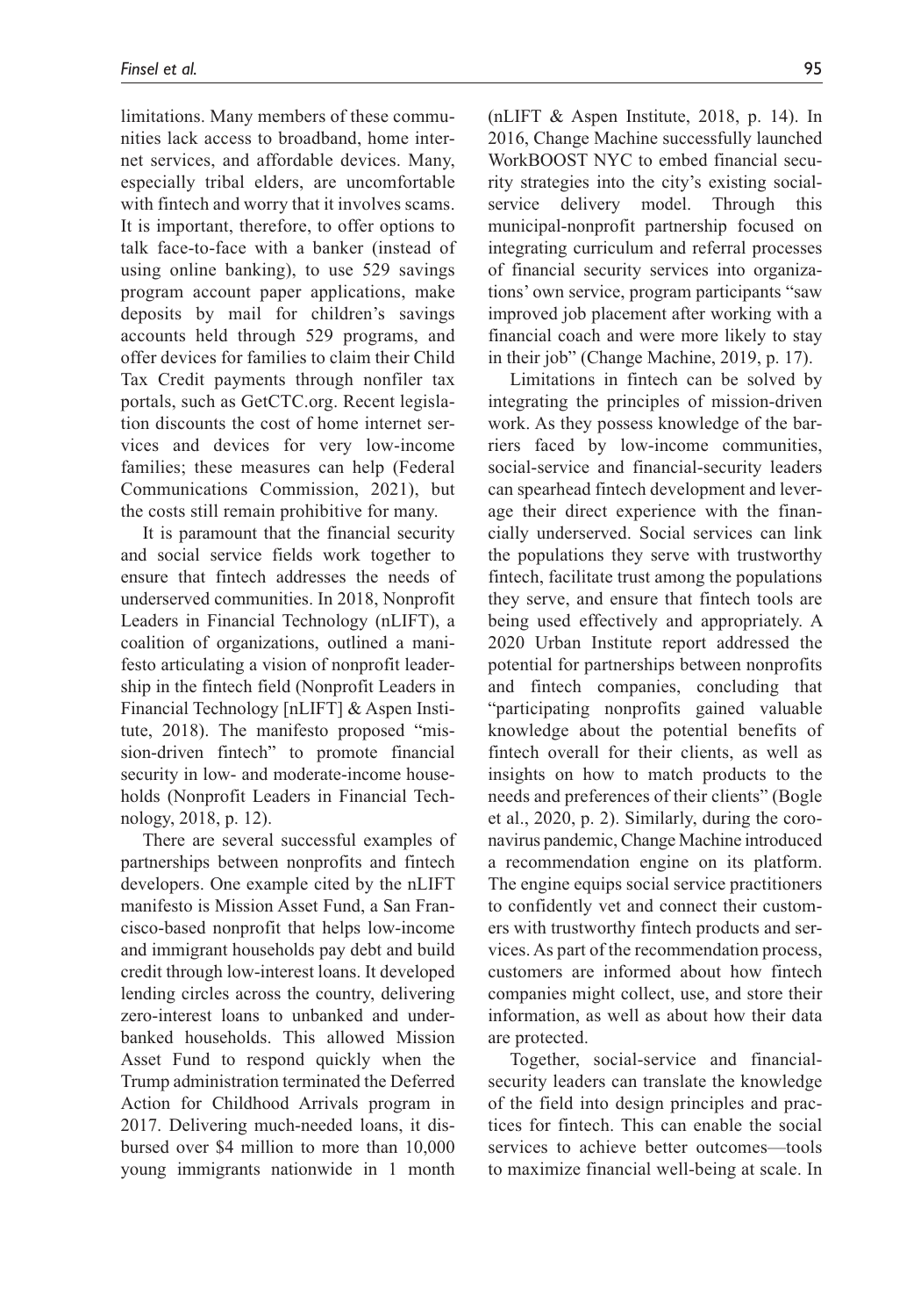fact, given that technology can enable basic payments and transactions at scale with little or no cost, finance in its most basic form could become a public good, regulated like other public goods. This would ensure that financial services actors do not profit from the most vulnerable consumers (Huang et al., 2021).

# **Conclusion**

People working in social services bring unique knowledge and skills to efforts to improve the financial well-being of lowincome and minoritized families and communities. They understand that culturally appropriate financial education, seed deposits and other financial subsidies, assistance with opening financial accounts, and changes in our economic and social policies can remove barriers and provide equitable access to banking and asset-building tools.

Families and young people generally do not think about their financial situation separately from their overall well-being. They are inextricably connected. Their financial wellbeing creates conditions in which families can survive and thrive. Professionals should adopt the same view. Greater cooperation and linking between social and financial services makes sense.

Although social services are partners in building financial security, they are underresourced for the breadth and depth of work they undertake. Even if they have the administrative infrastructure in place to do financial work with clients, including trained staff, evaluation capacity, and long-standing relationships with the community, they still require substantial resources to improve clients' financial well-being. Helpful resources include down-payment assistance, seed deposits for emergency savings and Child Development Accounts, funds for training financial coaches, guidance provided by the Youth Economic Bill of Rights, and other financial supports for low-income families and youth.

Finally, to make good on the approaches discussed in this essay, the field must commit to closing the racial- and gender-wealth gaps. It is not enough to focus only on accessibility. From the outset, the field should emphasize the priorities of working-poor Americans and communities of color, with their success front of mind and with an emphasis on outcomes.

### **Declaration of Conflicting Interests**

The author(s) declared no potential conflicts of interest with respect to the research, authorship, and/or publication of this article.

### **Funding**

The author(s) received no financial support for the research, authorship, and/or publication of this article.

### **Notes**

- 1. In 2010, Eloise Cobell, a member of the Blackfoot Nation, won a \$3.4 billion settlement in a 15-year lawsuit challenging the federal withholding of more than \$150 billion owed to Native Americans (Warren, 2010).
- 2. The cities include Burlington, VT; St. Paul, MN; St. Louis, MO; San Francisco, CA; Asheville, NC; Denver, CO; Los Angeles, CA; Austin, TX; Durham, NC; Sacramento, CA; Tullahassee, OK; Kansas City, MO; Tulsa, OK; Providence, RI; and Evanston, IL (Mayors Organized for Reparations and Equity, 2021).
- 3. Additional funding for Native communities would be a dramatic shift in philanthropy. Currently, they receive only a small portion of philanthropic funding (0.4% on average), and only a sliver of that goes to the Nativeled nonprofits that administer asset-building programs in Native communities (Candid & Native Americans in Philanthropy, 2021; see also Bush Foundation, 2021).
- 4. In its *2021 Blueprint of Federal Social Policy Priorities*, the National Association of Social Workers called on national leaders to "establish a federal 'financial guidance for all' initiative to train every social worker and counselor to provide basic financial guidance and resources for millions of underserved families who are struggling financially" (National Association of Social Workers, 2021, p. 24).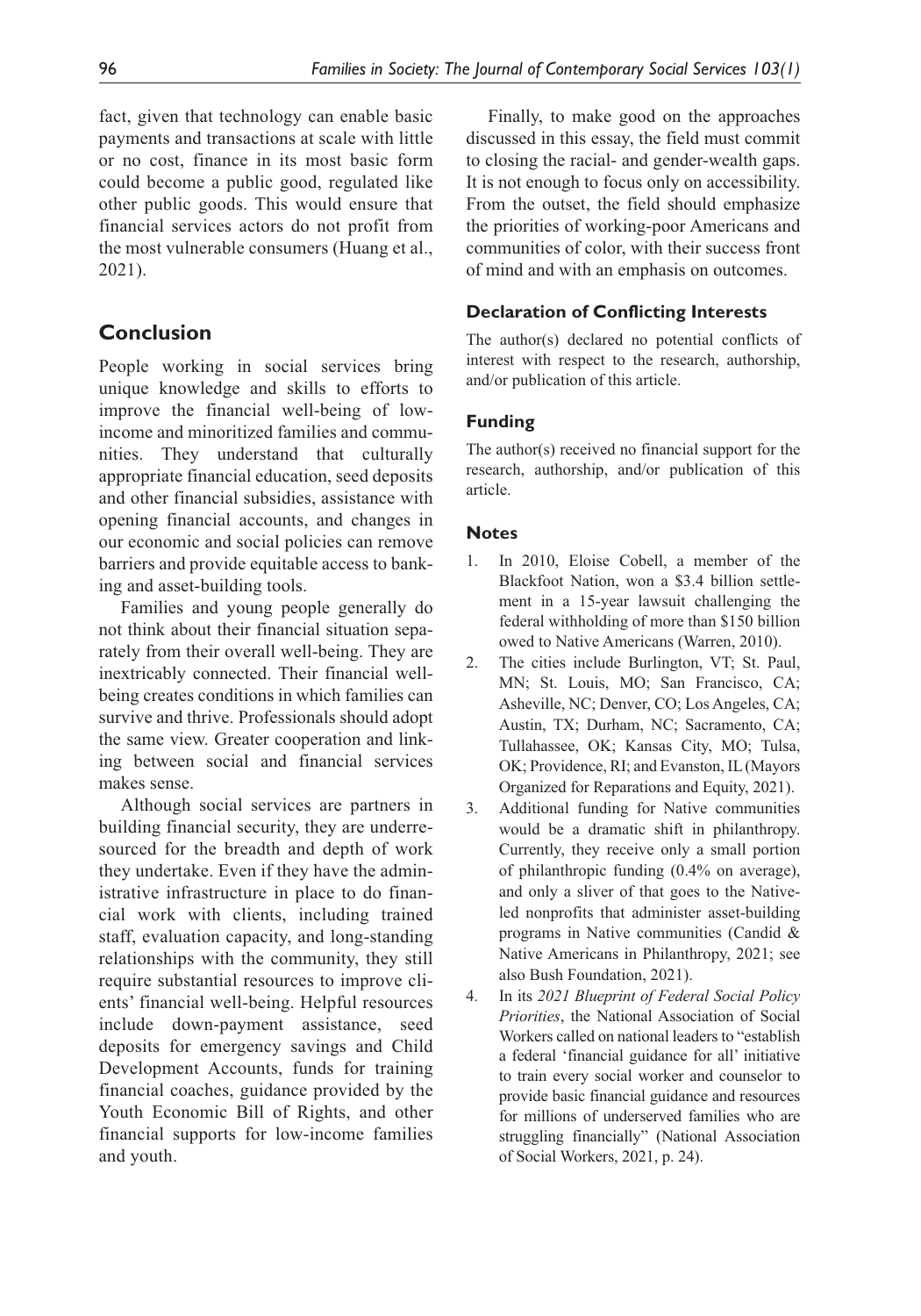5. Bank On is a partnership with financial institutions for safe and affordable banking products and services (Bank On, n.d.). The Bank On standards identify bank and credit-union product features considered "critical" for consumers currently outside of the mainstream banking system (e.g., the unbanked and underbanked; Bank On, 2021).

#### **References**

- Alexander, M. (2010). *The new Jim Crow: Mass incarceration in the age of colorblindness*. New Press.
- Allam, Z. (2020). The forceful reevaluation of cashbased transactions by COVID-19 and its opportunities to transition to cashless systems in digital urban networks. In Z. Allam (Ed.), *Surveying the COVID-19 pandemic and its implications: Urban health, data technology and political economy* (pp. 107–117). Elsevier. [https://doi.](https://doi.org/10.1016/B978-0-12-824313-8.00008-5) [org/10.1016/B978-0-12-824313-8.00008-5](https://doi.org/10.1016/B978-0-12-824313-8.00008-5)
- Bank On. (n.d.). *Banks and credit unions across the country are joining the Bank On movement*. <https://joinbankon.org/accounts/>
- Bank On. (2021). *Bank On national account standards (2019-2020)*. Cities for Financial Empowerment Fund. [https://cfefund.org/bank](https://cfefund.org/bank-on-national-account-standards-2019-2020/)[on-national-account-standards-2019-2020/](https://cfefund.org/bank-on-national-account-standards-2019-2020/)
- Baptist, E. (2014). *The half has never been told: Slavery and the making of American capitalism*. Basic Books.
- Baradaran, M. (2017). *The color of money: Black banks and the racial wealth gap*. Belknap Press of Harvard University Press.
- Bird, K. (2020, December 1). *Youth, equity, and the power of now: Our collective responsibility* [Report/Brief]. Center for Law and Social Policy. [https://www.clasp.org/publications/](https://www.clasp.org/publications/report/brief/youth-equity-and-power-now-our-collective-responsibility) [report/brief/youth-equity-and-power-now](https://www.clasp.org/publications/report/brief/youth-equity-and-power-now-our-collective-responsibility)[our-collective-responsibility](https://www.clasp.org/publications/report/brief/youth-equity-and-power-now-our-collective-responsibility)
- Board of Governors of the Federal Reserve System. (2021, September 21). *Statement by Chair Jerome H. Powell*. [https://www.federal](https://www.federalreserve.gov/newsevents/pressreleases/powell-statement-20200921.htm)[reserve.gov/newsevents/pressreleases/powell](https://www.federalreserve.gov/newsevents/pressreleases/powell-statement-20200921.htm)[statement-20200921.htm](https://www.federalreserve.gov/newsevents/pressreleases/powell-statement-20200921.htm)
- Bogle, M., Scott, K., González, J., & Theodos, B. (2020, June). *Leveraging fintech for financial health: Lessons from the Financial Health Network's Chicago Nonprofit Fintech Distribution Pilot Program* [Brief]. Urban Institute. [https://www.urban.org/sites/default/](https://www.urban.org/sites/default/files/publication/102404/leveraging-fintech-for-financial-health_0.pdf) [files/publication/102404/leveraging-fintech](https://www.urban.org/sites/default/files/publication/102404/leveraging-fintech-for-financial-health_0.pdf)[for-financial-health\\_0.pdf](https://www.urban.org/sites/default/files/publication/102404/leveraging-fintech-for-financial-health_0.pdf)
- Bureau of Labor Statistics. (2020, July). *A profile of the working poor, 2018* [BLS Report]. [https://www.bls.gov/opub/reports/working](https://www.bls.gov/opub/reports/working-poor/2018/home.htm)[poor/2018/home.htm](https://www.bls.gov/opub/reports/working-poor/2018/home.htm)
- Bush Foundation. (2021, March 30). *Our new investments in racial equity*. [https://www.](https://www.bushfoundation.org/news/our-new-investments-racial-equity) [bushfoundation.org/news/our-new-invest](https://www.bushfoundation.org/news/our-new-investments-racial-equity)[ments-racial-equity](https://www.bushfoundation.org/news/our-new-investments-racial-equity)
- Candid & Native American in Philanthropy. (2021). *Building equity for Native communities: Equipping philanthropy with resources to maximize investments in Indigenous communities in the U.S*. [https://nativephilanthropy.](https://nativephilanthropy.candid.org/) [candid.org/](https://nativephilanthropy.candid.org/)
- Capelouto, J. D. (2020, December 22). In "underbanked" Westside, program works to make residents more financially secure. *Atlanta Journal-Constitution*. [https://www](https://www.ajc.com/news/atlanta-news/in-underbanked-westside-program-works-to-make-residents-more-financially-secure/SNYHTPYHHETNGZKRNKVGTY/3552) [.ajc.com/news/atlanta-news/in-underbanked](https://www.ajc.com/news/atlanta-news/in-underbanked-westside-program-works-to-make-residents-more-financially-secure/SNYHTPYHHETNGZKRNKVGTY/3552) [-westside-program-works-to-make-residents](https://www.ajc.com/news/atlanta-news/in-underbanked-westside-program-works-to-make-residents-more-financially-secure/SNYHTPYHHETNGZKRNKVGTY/3552) [-more-financially-secure/SNYHTPYHH](https://www.ajc.com/news/atlanta-news/in-underbanked-westside-program-works-to-make-residents-more-financially-secure/SNYHTPYHHETNGZKRNKVGTY/3552) [ETNGZKRNKVGTY/3552](https://www.ajc.com/news/atlanta-news/in-underbanked-westside-program-works-to-make-residents-more-financially-secure/SNYHTPYHHETNGZKRNKVGTY/3552)
- Carrigan, W., & Webb, C. (2015, February 19). When Americans lynched Mexicans. *New York Times*. [https://www.nytimes.com/2015/02/20/](https://www.nytimes.com/2015/02/20/opinion/when-americans-lynched-mexicans.html) [opinion/when-americans-lynched-mexicans.](https://www.nytimes.com/2015/02/20/opinion/when-americans-lynched-mexicans.html) [html](https://www.nytimes.com/2015/02/20/opinion/when-americans-lynched-mexicans.html)
- Cassidy, C., Heydemann, R., Price, A., Unah, N., & Darity, W., Jr (2019, December). *Baby Bonds: A universal path to ensure the next generation has the capital to thrive* [Report]. Insight and Duke University, Samuel Dubois Cook Center on Social Equity. [https://sociale](https://socialequity.duke.edu/wp-content/uploads/2019/12/ICCED-Duke_BabyBonds_December2019-Linked.pdf)[quity.duke.edu/wp-content/uploads/2019/12/](https://socialequity.duke.edu/wp-content/uploads/2019/12/ICCED-Duke_BabyBonds_December2019-Linked.pdf) [ICCED-Duke\\_BabyBonds\\_December2019-](https://socialequity.duke.edu/wp-content/uploads/2019/12/ICCED-Duke_BabyBonds_December2019-Linked.pdf) [Linked.pdf](https://socialequity.duke.edu/wp-content/uploads/2019/12/ICCED-Duke_BabyBonds_December2019-Linked.pdf)
- Change Machine. (2019). *Boosting workforce development: Improving workforce outcomes through the integration of financial security strategies* [Report]. [https://](https://change-machine.org/app/uploads/2019/10/Boosting-Workforce-Development-FINAL-The-Financial-Clinic.pdf) [change-machine.org/app/uploads/2019/10/](https://change-machine.org/app/uploads/2019/10/Boosting-Workforce-Development-FINAL-The-Financial-Clinic.pdf) [Boosting-Workforce-Development-FINAL-](https://change-machine.org/app/uploads/2019/10/Boosting-Workforce-Development-FINAL-The-Financial-Clinic.pdf)[The-Financial-Clinic.pdf](https://change-machine.org/app/uploads/2019/10/Boosting-Workforce-Development-FINAL-The-Financial-Clinic.pdf)
- Change Machine. (2021). *Comments to Consumer Financial Protection Bureau. Re: Docket No. CFPB-2020-0034: Advance notice of proposed rulemaking*. [https://change-machine.](https://change-machine.org/app/uploads/2021/02/Change-Machine-Comments-Docket-No.-CFPB-2020-0034-ANPR-1.pdf) [org/app/uploads/2021/02/Change-Machine-](https://change-machine.org/app/uploads/2021/02/Change-Machine-Comments-Docket-No.-CFPB-2020-0034-ANPR-1.pdf)[Comments-Docket-No.-CFPB-2020-0034-](https://change-machine.org/app/uploads/2021/02/Change-Machine-Comments-Docket-No.-CFPB-2020-0034-ANPR-1.pdf) [ANPR-1.pdf](https://change-machine.org/app/uploads/2021/02/Change-Machine-Comments-Docket-No.-CFPB-2020-0034-ANPR-1.pdf)
- Consumer Financial Protection Bureau. (n.d.-a). *The Bureau*. [https://www.consumerfinance.](https://www.consumerfinance.gov/about-us/the-bureau/) [gov/about-us/the-bureau/](https://www.consumerfinance.gov/about-us/the-bureau/)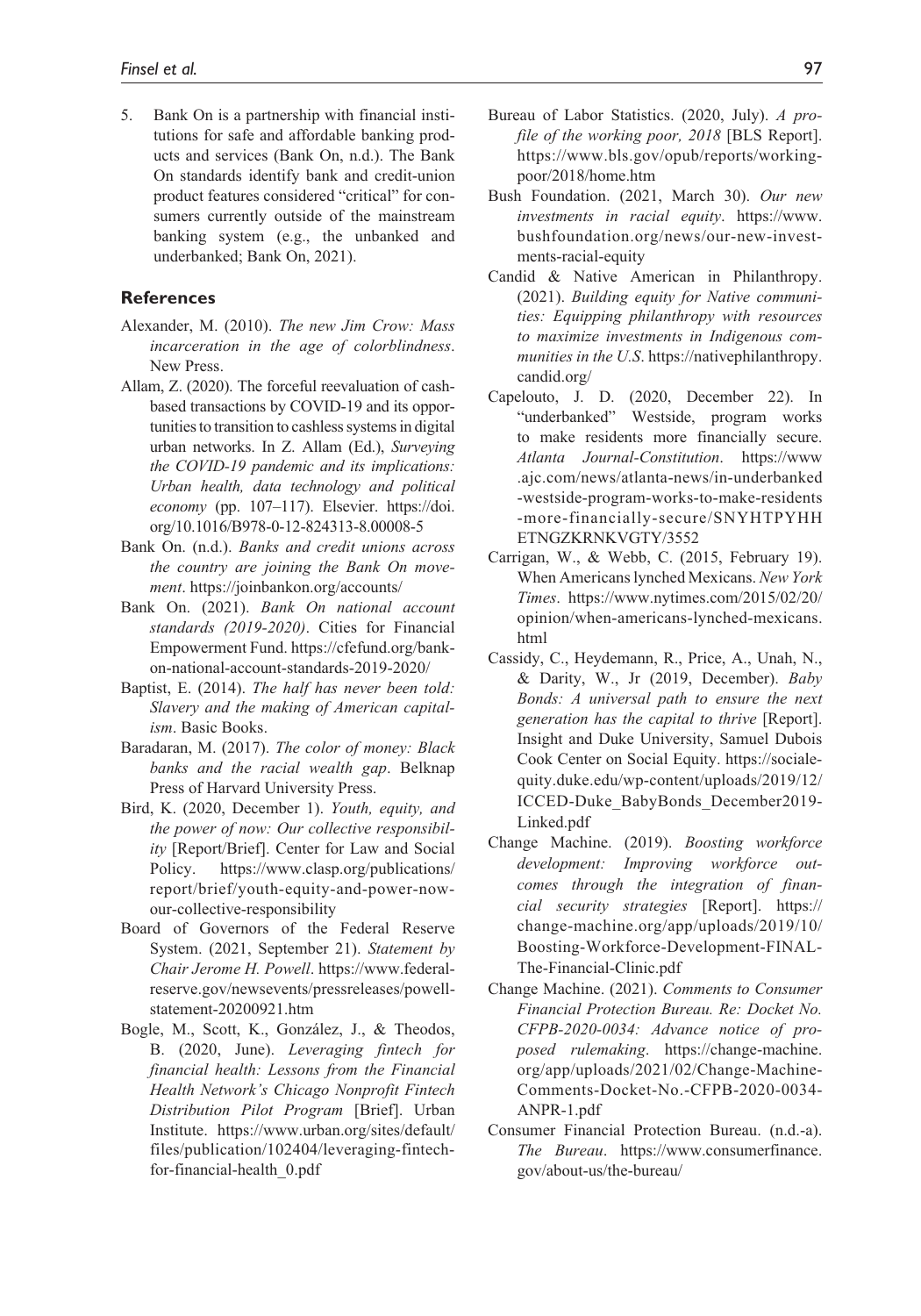- Consumer Financial Protection Bureau. (n.d.-b). *Your money, your goals*. [https://www.consum](https://www.consumerfinance.gov/consumer-tools/educator-tools/your-money-your-goals/)[erfinance.gov/consumer-tools/educator-tools/](https://www.consumerfinance.gov/consumer-tools/educator-tools/your-money-your-goals/) [your-money-your-goals/](https://www.consumerfinance.gov/consumer-tools/educator-tools/your-money-your-goals/)
- Consumer Financial Protection Bureau. (n.d.-c). *Payments to harmed customers*. [https://www.](https://www.consumerfinance.gov/enforcement/payments-harmed-consumers/) [consumerfinance.gov/enforcement/payments](https://www.consumerfinance.gov/enforcement/payments-harmed-consumers/)[harmed-consumers/](https://www.consumerfinance.gov/enforcement/payments-harmed-consumers/)
- Corporation for a Skilled Workforce & The Financial Clinic. (2017). *When is more not extra? Effective strategies for financial security* [Report]. [https://change-machine.org/](https://change-machine.org/when-is-more-not-extra-effective-strategies-for-financial-security/) [when-is-more-not-extra-effective-strategies](https://change-machine.org/when-is-more-not-extra-effective-strategies-for-financial-security/)[for-financial-security/](https://change-machine.org/when-is-more-not-extra-effective-strategies-for-financial-security/)
- Dewees, S., & Mottola, G. (2017, April). *Race and financial capability in America: Understanding the Native American experience* [Insights Issue Brief]. FINRA Investor Education Foundation. [https://www.usfi](https://www.usfinancialcapability.org/downloads/Native-American-Experience-Fin-Cap.pdf)[nancialcapability.org/downloads/Native-](https://www.usfinancialcapability.org/downloads/Native-American-Experience-Fin-Cap.pdf)[American-Experience-Fin-Cap.pdf](https://www.usfinancialcapability.org/downloads/Native-American-Experience-Fin-Cap.pdf)
- Echohawk, J. E. (n.d.). *Individual Indian Money (IIM) accounts—Cobell V. Salazar*. Native American Rights Fund. [https://www.narf.org/](https://www.narf.org/cases/cobell/) [cases/cobell/](https://www.narf.org/cases/cobell/)
- Edwards, F., Lee, H., & Esposito, M. (2019). Risk of being killed by police use of force in the United States by age, race–ethnicity, and sex. *Proceedings of the National Academy of Sciences*, *116*(34), 16793–16798. [https://doi.](https://doi.org/10.1073/pnas.1821204116) [org/10.1073/pnas.1821204116](https://doi.org/10.1073/pnas.1821204116)
- Edwards, K., & Finsel, C. (2021, March 11). *Interim data report on Oklahoma Native Assets Coalition, Inc. (ONAC) Emergency savings account initiatives: 2015–2021*. Oklahoma Native Assets Coalition. [https://oknativeas](https://oknativeassets.org/resources/Documents/ONAC%20ESA%20Data%20Report%20October%202020.pdf)[sets.org/resources/Documents/ONAC%20](https://oknativeassets.org/resources/Documents/ONAC%20ESA%20Data%20Report%20October%202020.pdf) [ESA%20Data%20Report%20October%20](https://oknativeassets.org/resources/Documents/ONAC%20ESA%20Data%20Report%20October%202020.pdf) [2020.pdf](https://oknativeassets.org/resources/Documents/ONAC%20ESA%20Data%20Report%20October%202020.pdf)
- Federal Communications Commission. (2021). *Emergency broadband benefit*. [https://www.](https://www.fcc.gov/broadbandbenefit) [fcc.gov/broadbandbenefit](https://www.fcc.gov/broadbandbenefit)
- Federal Deposit Insurance Corporation. (2009). Alternative financial services: A primer. *FDIC Quarterly*, *3*(1), 39–47.
- Federal Deposit Insurance Corporation. (2017, October). *2017 FDIC National Survey of Unbanked and Underbanked Households: 2016 FDIC survey*. [https://www.fdic.gov/](https://www.fdic.gov/analysis/household-survey/2017/2017report.pdf) [analysis/household-survey/2017/2017report.](https://www.fdic.gov/analysis/household-survey/2017/2017report.pdf) [pdf](https://www.fdic.gov/analysis/household-survey/2017/2017report.pdf)
- Fergus, D., & Shanks, T. W. (2021). The long afterlife of slavery in asset stripping, historical memory, and family burden: Toward a

third reconstruction. *Families in Society: The Journal of Contemporary Social Services*. Advance online publication. [https://doi.org/10](https://doi.org/10.1177/10443894211061283) [.1177/10443894211061283](https://doi.org/10.1177/10443894211061283)

- The Financial Clinic. (2011, February). *Scaling financial development: Improving outcomes and influencing impact*. [https://change](https://change-machine.org/app/uploads/2020/09/scaling-financial-development.pdf)[machine.org/app/uploads/2020/09/scaling](https://change-machine.org/app/uploads/2020/09/scaling-financial-development.pdf)[financial-development.pdf](https://change-machine.org/app/uploads/2020/09/scaling-financial-development.pdf)
- Finsel, C. (2020, January). *Native children's savings initiatives in the United States*. Oklahoma Native Assets Coalition. [https://oknativeassets.](https://oknativeassets.org/resources/Documents/ONAC_Savings_Initiatives_Report_FINAL.pdf) [org/resources/Documents/ONAC\\_Savings\\_](https://oknativeassets.org/resources/Documents/ONAC_Savings_Initiatives_Report_FINAL.pdf) [Initiatives\\_Report\\_FINAL.pdf](https://oknativeassets.org/resources/Documents/ONAC_Savings_Initiatives_Report_FINAL.pdf)
- Finsel, C. (2021, September). *Oklahoma Native Assets Coalition's Children's Savings Account Program interim report*. Oklahoma Native Assets Coalition. [https://oknativeassets.org/](https://oknativeassets.org/resources/Documents/ONAC%20CSA%20Interim%20Report.pdf) [resources/Documents/ONAC%20CSA%20](https://oknativeassets.org/resources/Documents/ONAC%20CSA%20Interim%20Report.pdf) [Interim%20Report.pdf](https://oknativeassets.org/resources/Documents/ONAC%20CSA%20Interim%20Report.pdf)
- First Nations Development Institute. (2009). *Native American asset watch: Rethinking asset-building in Indian Country*.
- Flitter, E. (2020, June 18). 'Banking while Black': How cashing a check can be a minefield. *New York Times*. [https://www.nytimes.](https://www.nytimes.com/2020/06/18/business/banks-black-customers-racism.html) [com/2020/06/18/business/banks-black-cus](https://www.nytimes.com/2020/06/18/business/banks-black-customers-racism.html)[tomers-racism.html](https://www.nytimes.com/2020/06/18/business/banks-black-customers-racism.html)
- Goldin, C. (1990). *Understanding the gender gap: An economic history of American women*. Oxford University Press.
- Grote, M. W. (2020, August). From inclusion to equity: Making fintech work for lowincome consumers. *Change Machine*. [https://](https://change-machine.org/app/uploads/2020/10/ChangeMachine_Paper_DCFintechWeek_InclusionToEquity_201013.pdf) [change-machine.org/app/uploads/2020/10/](https://change-machine.org/app/uploads/2020/10/ChangeMachine_Paper_DCFintechWeek_InclusionToEquity_201013.pdf) [ChangeMachine\\_Paper\\_DCFintechWeek\\_](https://change-machine.org/app/uploads/2020/10/ChangeMachine_Paper_DCFintechWeek_InclusionToEquity_201013.pdf) [InclusionToEquity\\_201013.pdf](https://change-machine.org/app/uploads/2020/10/ChangeMachine_Paper_DCFintechWeek_InclusionToEquity_201013.pdf)
- Guedel, W. G., & Colbert, J. D. (2016). Capital, inequality, and self-determination: Creating a sovereign financial system for Native American nations. *American Indian Law Review*, *41*(1), 1–49.
- Hansen, E. (2017, November 13). The forgotten minority in policy shootings. *CNN*. [https://](https://www.cnn.com/2017/11/10/us/native-lives-matter/index.html) [www.cnn.com/2017/11/10/us/native-lives](https://www.cnn.com/2017/11/10/us/native-lives-matter/index.html)[matter/index.html](https://www.cnn.com/2017/11/10/us/native-lives-matter/index.html)
- Huang, J., Sherraden, M. S., & Sherraden, M. (2021). *Toward finance as a public good* (CSD Working Paper No. 21-03). Washington University, Center for Social Development. <https://doi.org/10.7936/p8dd-p256>
- Inclusiv. (2019, September 19). *Pathways to financial empowerment* [Social and Financial Impact Brief]. [https://www.inclusiv.org](https://www.inclusiv.org/wp-content/uploads/2019/11/Pathways-Impact-Brief-2019.pdf)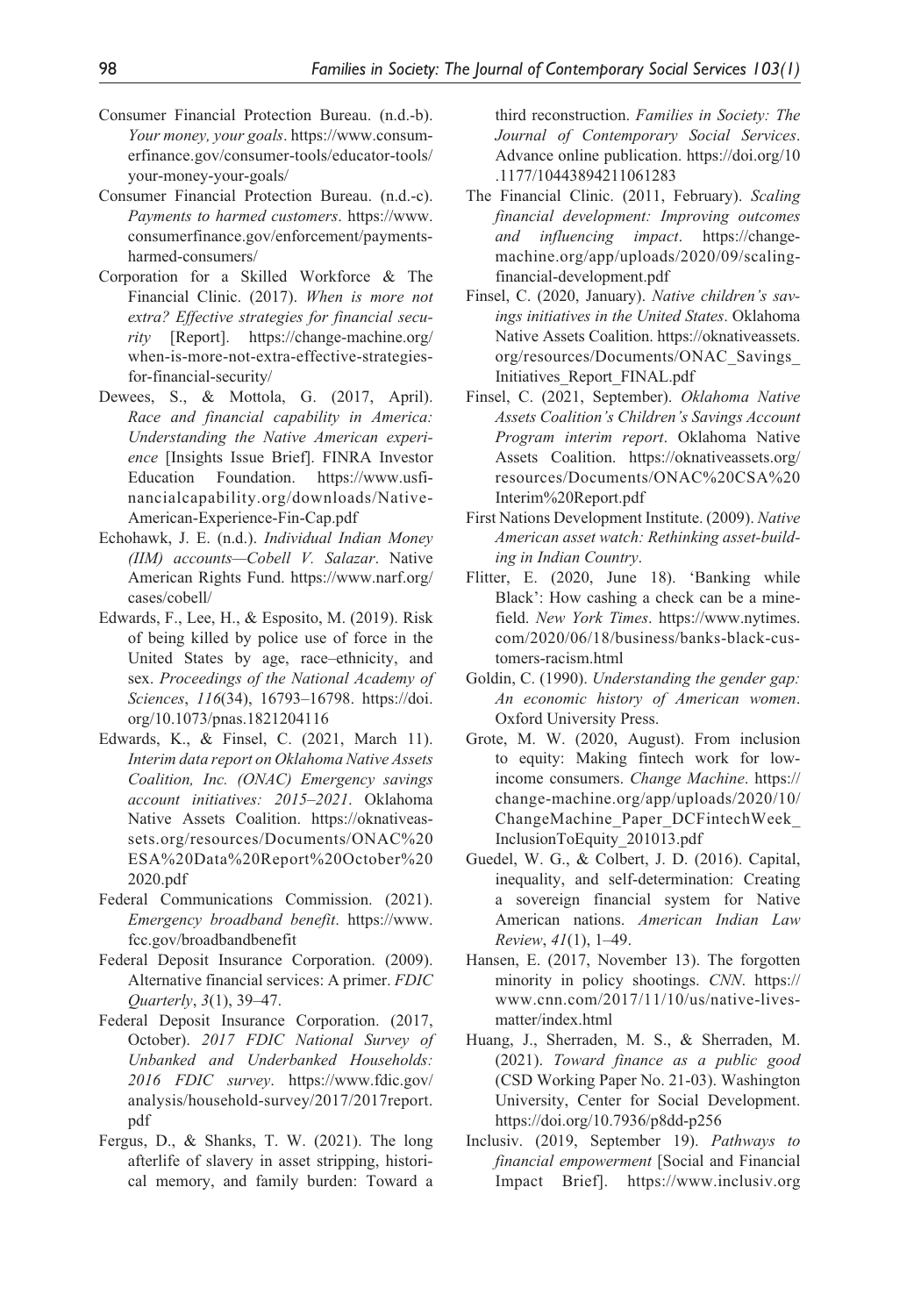[/wp-content/uploads/2019/11/Pathways-](https://www.inclusiv.org/wp-content/uploads/2019/11/Pathways-Impact-Brief-2019.pdf)[Impact-Brief-2019.pdf](https://www.inclusiv.org/wp-content/uploads/2019/11/Pathways-Impact-Brief-2019.pdf)

- Jorgensen, M., & Akee, R. K. Q. (2017). *Access to capital and credit in Native Communities: A data review* [Report]. Native Nations Institute. [https://nni.arizona.edu/publications-resources/](https://nni.arizona.edu/publications-resources/publications/papers/accessing-capital-and-credit-native-communities-data-review) [publications/papers/accessing-capital-and](https://nni.arizona.edu/publications-resources/publications/papers/accessing-capital-and-credit-native-communities-data-review)[credit-native-communities-data-review](https://nni.arizona.edu/publications-resources/publications/papers/accessing-capital-and-credit-native-communities-data-review)
- Liu, S., & Parilla, J. (2020, September 17). *New data shows small businesses in communities of color had unequal access to federal COVID-19 relief* [COVID-19 Analysis Report]. Brookings Institution Metropolitan Policy Program. [https://www.brookings.edu/research/](https://www.brookings.edu/research/new-data-shows-small-businesses-in-communities-of-color-had-unequal-access-to-federal-covid-19-relief/) [new-data-shows-small-businesses-in-commu](https://www.brookings.edu/research/new-data-shows-small-businesses-in-communities-of-color-had-unequal-access-to-federal-covid-19-relief/)[nities-of-color-had-unequal-access-to-federal](https://www.brookings.edu/research/new-data-shows-small-businesses-in-communities-of-color-had-unequal-access-to-federal-covid-19-relief/)[covid-19-relief/](https://www.brookings.edu/research/new-data-shows-small-businesses-in-communities-of-color-had-unequal-access-to-federal-covid-19-relief/)
- Loke, V., Choi, L., Larin, L., & Libby, M. (2016). *Boosting the power of youth paychecks: Integrating financial capability into youth employment programs* (Working Paper 2016- 03). Federal Reserve Bank of San Francisco, Community Development Investment Center. [https://www.frbsf.org/community-develop](https://www.frbsf.org/community-development/publications/working-papers/2016/may/boosting-the-power-of-youth-paychecks-integrating-financial-capability-into-youth-employment-programs/)[ment/publications/working-papers/2016/may/](https://www.frbsf.org/community-development/publications/working-papers/2016/may/boosting-the-power-of-youth-paychecks-integrating-financial-capability-into-youth-employment-programs/) [boosting-the-power-of-youth-paychecks](https://www.frbsf.org/community-development/publications/working-papers/2016/may/boosting-the-power-of-youth-paychecks-integrating-financial-capability-into-youth-employment-programs/)[integrating-financial-capability-into-youth](https://www.frbsf.org/community-development/publications/working-papers/2016/may/boosting-the-power-of-youth-paychecks-integrating-financial-capability-into-youth-employment-programs/)[employment-programs/](https://www.frbsf.org/community-development/publications/working-papers/2016/may/boosting-the-power-of-youth-paychecks-integrating-financial-capability-into-youth-employment-programs/)
- Loke, V., Choi, L., & Libby, M. (2015). Increasing youth financial capability: An evaluation of the MyPath Savings Initiative. *Journal of Consumer Affairs*, *49*(1), 97–126. [https://doi.](https://doi.org/10.1111/joca.12066) [org/10.1111/joca.12066](https://doi.org/10.1111/joca.12066)
- Lui, M., Robles, B., Leondar-Wright, B., Brewer, R., & Adamson, R. (2006). *The color of wealth: The story behind the U.S. racial wealth divide*. New Press.
- Martinchek, K., & Carther, A. (2021, February 25). Native communities face sustained challenges to building financial resilience. *Urban Wire*. [https://www.urban.org/urban-wire/native](https://www.urban.org/urban-wire/native-communities-face-sustained-challenges-building-financial-resilience)[communities-face-sustained-challenges-build](https://www.urban.org/urban-wire/native-communities-face-sustained-challenges-building-financial-resilience)[ing-financial-resilience](https://www.urban.org/urban-wire/native-communities-face-sustained-challenges-building-financial-resilience)
- Mayors Organized for Reparations and Equity. (2021). *Mission*. [https://moremayors.org/mis](https://moremayors.org/mission)[sion](https://moremayors.org/mission)
- MyPath. (2021). *Youth economic bill of RYTS (real youth troubles and solutions)*. [https://mypa](https://mypathus.org/youtheconomicrights/)[thus.org/youtheconomicrights/](https://mypathus.org/youtheconomicrights/)
- National Association of Social Workers. (2021). *2021 blueprint of federal social policy priorities: Recommendations to the Biden-Harris administration and Congress*. [https://www.](https://www.socialworkers.org/LinkClick.aspx?fileticket=KPdZqqY60t4%3d&portalid=0) [socialworkers.org/LinkClick.aspx?fileticket=](https://www.socialworkers.org/LinkClick.aspx?fileticket=KPdZqqY60t4%3d&portalid=0) [KPdZqqY60t4%3d&portalid=0](https://www.socialworkers.org/LinkClick.aspx?fileticket=KPdZqqY60t4%3d&portalid=0)
- National Congress of American Indians. (2020, April 18). *NCAI statement on the release of sensitive tribal data*. [https://www.ncai.org/](https://www.ncai.org/news/articles/2020/04/18/ncai-statement-on-the-release-of-sensitive-tribal-data) [news/articles/2020/04/18/ncai-statement-on](https://www.ncai.org/news/articles/2020/04/18/ncai-statement-on-the-release-of-sensitive-tribal-data)[the-release-of-sensitive-tribal-data](https://www.ncai.org/news/articles/2020/04/18/ncai-statement-on-the-release-of-sensitive-tribal-data)
- National Federation of Community Development Credit Unions. (2015, January). *From distrust to inclusion: Insights into the financial lives of very low-income consumers*. [https://www.](https://www.inclusiv.org/wp-content/uploads/2015/01/Insights-Into-the-Financial-Lives-of-Very-Low-Income-Consumers-Jan-30-2015.pdf) [inclusiv.org/wp-content/uploads/2015/01/](https://www.inclusiv.org/wp-content/uploads/2015/01/Insights-Into-the-Financial-Lives-of-Very-Low-Income-Consumers-Jan-30-2015.pdf) [Insights-Into-the-Financial-Lives-of-Very-](https://www.inclusiv.org/wp-content/uploads/2015/01/Insights-Into-the-Financial-Lives-of-Very-Low-Income-Consumers-Jan-30-2015.pdf)[Low-Income-Consumers-Jan-30-2015.pdf](https://www.inclusiv.org/wp-content/uploads/2015/01/Insights-Into-the-Financial-Lives-of-Very-Low-Income-Consumers-Jan-30-2015.pdf)
- New internship program for social work students at Clark Atlanta University. (2018, December 28). *The Journal of Blacks in Higher Education*. [https://www.jbhe.com/2018/12/](https://www.jbhe.com/2018/12/new-internship-program-for-social-work-students-at-clark-atlanta-university/) [new-internship-program-for-social-work-stu](https://www.jbhe.com/2018/12/new-internship-program-for-social-work-students-at-clark-atlanta-university/)[dents-at-clark-atlanta-university/](https://www.jbhe.com/2018/12/new-internship-program-for-social-work-students-at-clark-atlanta-university/)
- Nonprofit Leaders in Financial Technology (nLIFT) & Aspen Institute. (2018, Autumn). *Fulfilling the promise of fintech: The case for a nonprofit vision and leadership*. The nLIFT Manifesto. [https://www.aspeninstitute.org/](https://www.aspeninstitute.org/wp-content/uploads/2018/09/nLIFT-Manifesto-FINAL.pdf) [wp-content/uploads/2018/09/nLIFT-Mani](https://www.aspeninstitute.org/wp-content/uploads/2018/09/nLIFT-Manifesto-FINAL.pdf)[festo-FINAL.pdf](https://www.aspeninstitute.org/wp-content/uploads/2018/09/nLIFT-Manifesto-FINAL.pdf)
- Oklahoma Native Assets Coalition. (n.d.-a). *What is Native Bank On ONAC?* [https://oknativeas](https://oknativeassets.org/our_work/Native-Bank-On-ONAC)[sets.org/our\\_work/Native-Bank-On-ONAC](https://oknativeassets.org/our_work/Native-Bank-On-ONAC)
- Oklahoma Native Assets Coalition. (n.d.-b). *ONAC provides seven programs*. [https://oknativeas](https://oknativeassets.org/our_work/ONAC-programs/)[sets.org/our\\_work/ONAC-programs/](https://oknativeassets.org/our_work/ONAC-programs/)
- Oklahoma Native Assets Coalition. (2019). *ONAC Children's Savings Account Program 529 plan investor education booklet*. [https://oknativeas](https://oknativeassets.org/resources/Documents/ONCA%202019%20Investor%20Education%20Booklet_HighRes_Online%20Version.pdf)[sets.org/resources/Documents/ONCA%20](https://oknativeassets.org/resources/Documents/ONCA%202019%20Investor%20Education%20Booklet_HighRes_Online%20Version.pdf) [2019%20Investor%20Education%20Booklet\\_](https://oknativeassets.org/resources/Documents/ONCA%202019%20Investor%20Education%20Booklet_HighRes_Online%20Version.pdf) [HighRes\\_Online%20Version.pdf](https://oknativeassets.org/resources/Documents/ONCA%202019%20Investor%20Education%20Booklet_HighRes_Online%20Version.pdf)
- Oklahoma Native Assets Coalition. (2020a, September 24). *Going remote: Providing native-specific financial education and coaching in a virtual setting*. [https://oknativeassets.](https://oknativeassets.org/page-8689/9262946) [org/page-8689/9262946](https://oknativeassets.org/page-8689/9262946)
- Oklahoma Native Assets Coalition. (2021a, January 31). *Resource guide for Native women entrepreneurs*. [https://oknativeassets.org/page](https://oknativeassets.org/page-8689/10051528) [-8689/10051528](https://oknativeassets.org/page-8689/10051528)
- Oklahoma Native Assets Coalition. (2021b). *Get banked Indian Country: An initiative of Native Bank On ONAC*. [https://bit.ly/](https://bit.ly/ONACGetBanked) [ONACGetBanked](https://bit.ly/ONACGetBanked)
- Oklahoma Native Assets Coalition. (2021c). *Get banked Indian Country: Claiming the Child Tax Credit (CTC)*. <https://bit.ly/ClaimCTC>
- Prosperity Now. (2018, January). *Coalitions are helping families thrive—Get involved today!*